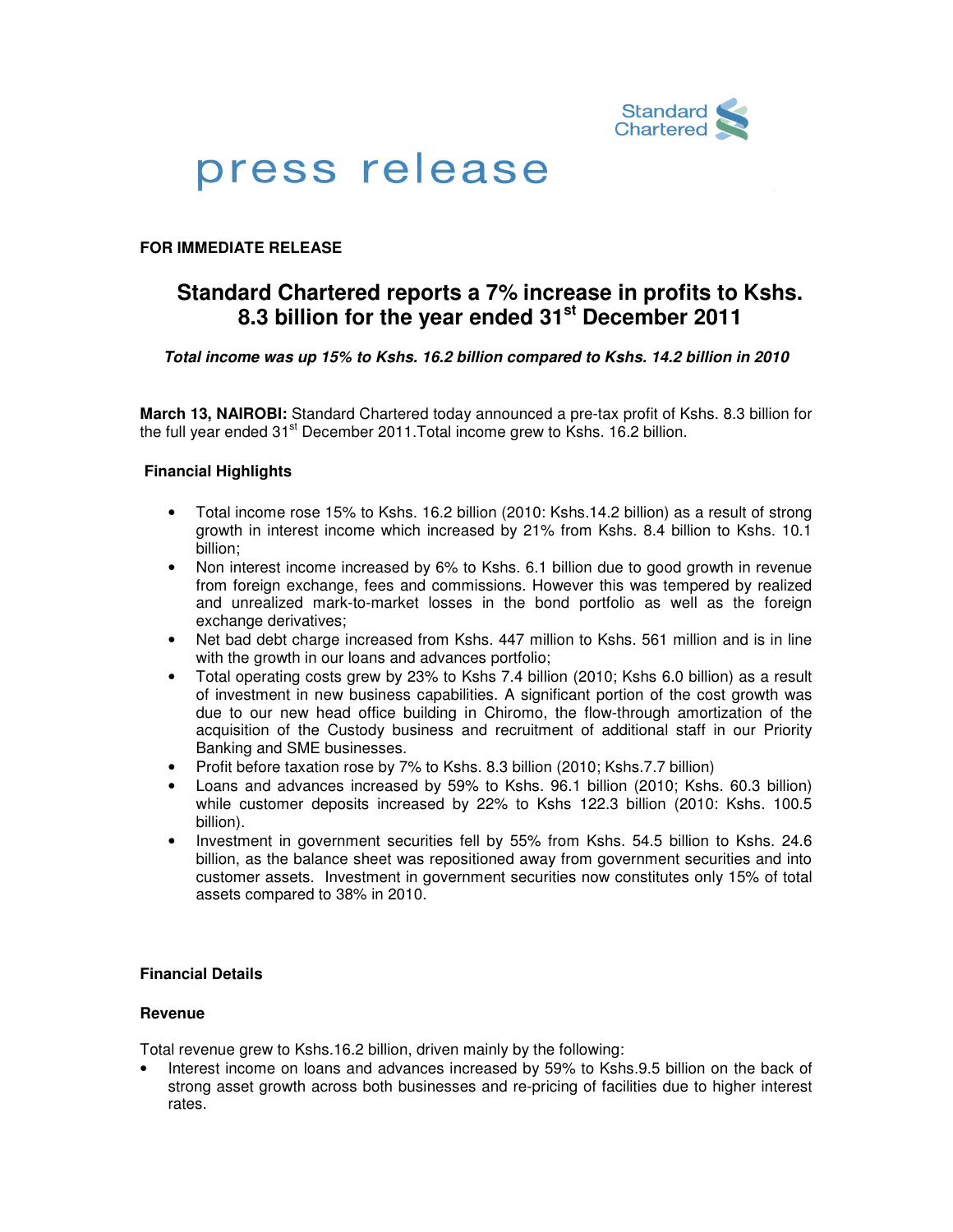- Fees and commissions increased by 29% from Kshs. 2.6 billion to Kshs. 3.4 billion and were mainly driven by significant growth in loans and advances, trade finance and improved revenues from our custodial services business.
- Interest income from investments in government securities decreased by 39% largely on account of decreased volumes as we grew customer assets;
- Interest expense increased by 31% to Kshs.2.0 billion as deposits grew by 22% during the year. The cost of funding went up in 2011 following the sharp rise in interest rates and the persistent tight liquidity in the second half of the year leading to market rates for wholesale deposits increasing sharply.
- Income from foreign exchange trading increased to Kshs.2.6 billion resulting from the volatility of the shilling and on account increased volumes traded by importers in the manufacturing, agriculture, oil and telecommunications industries. Growth in foreign exchange income was also driven by the combination of regular economic expansion coupled with an aggressive growth strategy. It included retaining and enhancing relationships with old clients, exploiting new opportunities (e.g. new custody business) and taking advantage of overall economic growth.
- Other income comprising mainly of income on government securities sales fell on the back of a 55% reduction in holdings in government securities as the Bank repositioned its balance sheet in order to support the rapid growth in customer assets and realized losses in the trading book and unrealized mark-to-market losses on the derivatives positions.

# **Costs**

Total operating expenses increased by 23% to Kshs. 7.4 billion.

- Staff costs grew by 10% to Kshs. 3.7 billion as we continued to grow staff headcount in line with our business expansion;
- Premises and equipment costs increased by 40% to Kshs. 0.7 billion due to the flow through of investments made over the last eighteen months such as branch refurbishments, new priority centers and the new head office building;
- Depreciation and amortization increased by 135% to Kshs. 0.7 billion largely on account of the amortization charge on the intangible asset relating to the acquisition of the Custodial Services business as well as continued investment in infrastructure and technology to support business growth.
- Other costs increased by 23% to Kshs. 2.2 billion in line with increased operating costs due to increased business and the impact of the prevailing high inflationary rates throughout 2011. Consequently the cost:income ratio rose to 45.6% compared to 42.6% in 2010.

# **Loans and Advances**

Loans and advances grew by 59% to Kshs. 96.1 billion, from Kshs. 60.3 billion in 2010. Customer deposits increased by 22% to Kshs 122.3 billion for Kshs 100.5 billion in 2010.

# **Non-Performing Loans and Net Bad Debt Charge**

Non-performing loans remain among the lowest in the market at Kshs.1.0 billion compared to Kshs.1.2 billion last year**.** This translates to 1.1% of gross total loans compared to 2.0% in 2010. The Bank is comfortable with the current level of provisions and continues to manage credit risks.

Richard Etemesi, Managing Director and Chief Executive, Standard Chartered, said:

"In 2011, we continued on the path of rapid growth, strong financial performance and excellent strategic progress. We delivered against a balanced scorecard of growth and performance and cost control and risk management. Both our Wholesale and Consumer Banking businesses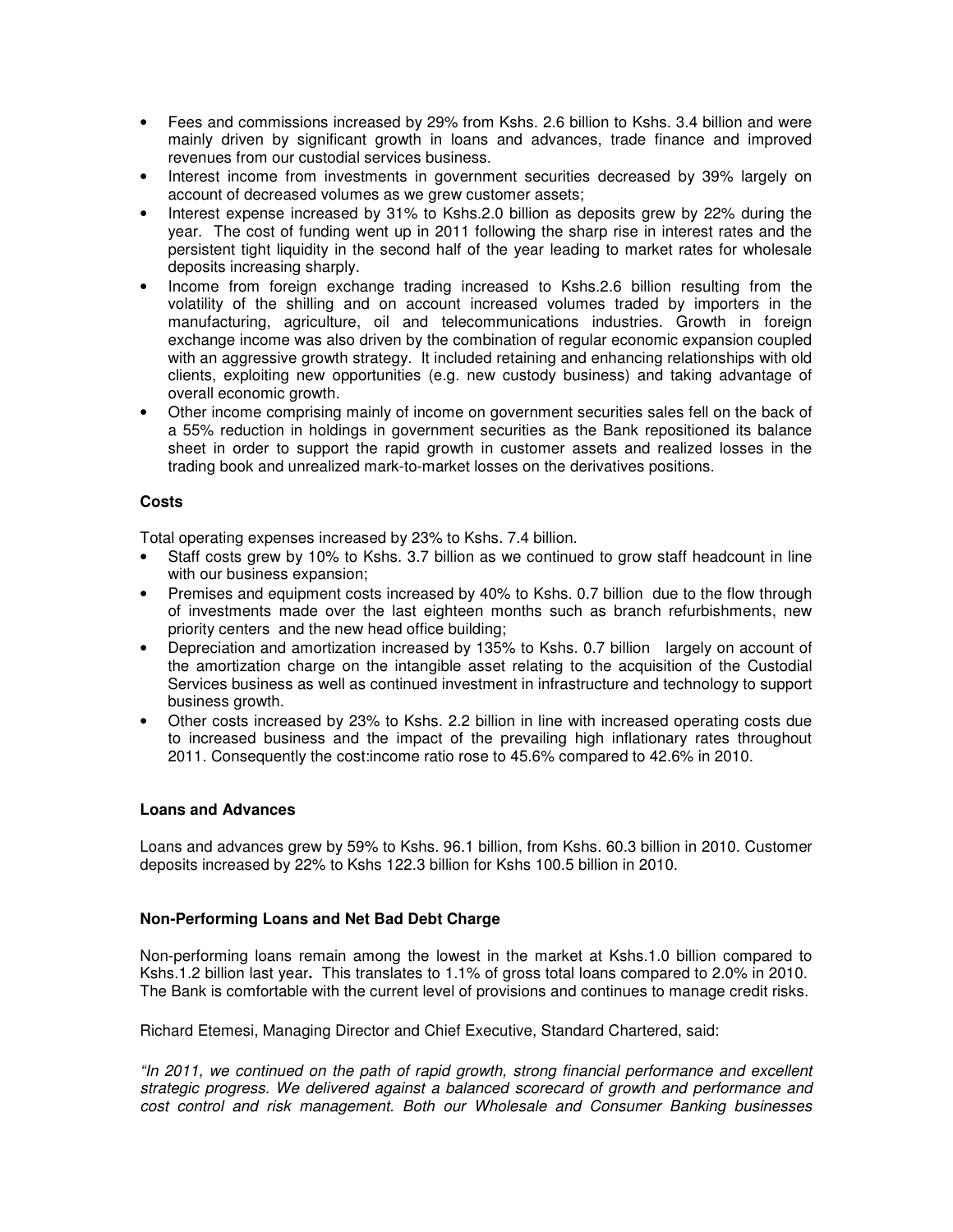contributed 51 per cent and 49 per cent to operating income respectively, underlining our success in completely transforming the Consumer Bank and building a balanced business is a strong testament to our diversified business.

Looking ahead, we see a lot of opportunities as the country gears up to achieving the Vision 2030 goals. There are opportunities in Infrastructure development/financing, energy and manufacturing. The business is well positioned to continue being the right partner to our clients. Indeed to our clients we will continue demonstrating that we are Here for good and Here for the long run and to do business with them.

We have started 2012 strongly and we are on track to deliver on our aspirations set for this vear. but it is very early days and there are a number of factors which might affect our performance. Looking at the first two months of the year and our momentum into March, both businesses have had good starts, with income ahead of the comparable period last year. Expenses are under tight control across the Bank and credit quality remains good."

# **Notes to Editors**

# **Standard Chartered Bank in Kenya**

Standard Chartered Bank Kenya Limited was established in 1911 with the first branch opened in Mombasa Treasury Square.

Today, 101 years later, Standard Chartered Bank is one of the leading Banks in Kenya, with an excellent franchise. It has a total of 34 branches spread across the country, 84 automated teller machines (ATMs) and 1,700 employees.

Standard Chartered Bank Kenya Limited has local shareholders of about 26%, comprising about 34,000 Kenyans. It has remained a public quoted company on the Nairobi Securities Exchange since 1989.

Our capital, deposit base, and lending portfolio is reported in Kenya Shillings, and we offer a variety of local and foreign currency accounts, both deposit and loan, to our customers. We are also one of the leading lenders to the Kenyan agricultural sector.

Further underpinning its importance, Standard Chartered Bank Kenya Limited hosts the regional Shared Service Centre hub supporting the Bank's technology operations in Uganda, Tanzania, Zambia and Botswana and South Africa on a real time basis.

# **Standard Chartered – leading the way in Asia, Africa and the Middle East**

Standard Chartered is a leading international banking group. It has operated for over 150 years in some of the world's most dynamic markets and earns more than 90 per cent of its income and profits in Asia, Africa and the Middle East. This geographic focus and commitment to developing deep relationships with clients and customers has driven the Bank's growth in recent years. Standard Chartered PLC is listed on the London and Hong Kong stock exchanges as well as the Bombay and National Stock Exchanges in India.

With 1,700 offices in 70 markets, the Group offers exciting and challenging international career opportunities for around 85,000 staff. It is committed to building a sustainable business over the long term and is trusted worldwide for upholding high standards of corporate governance, social